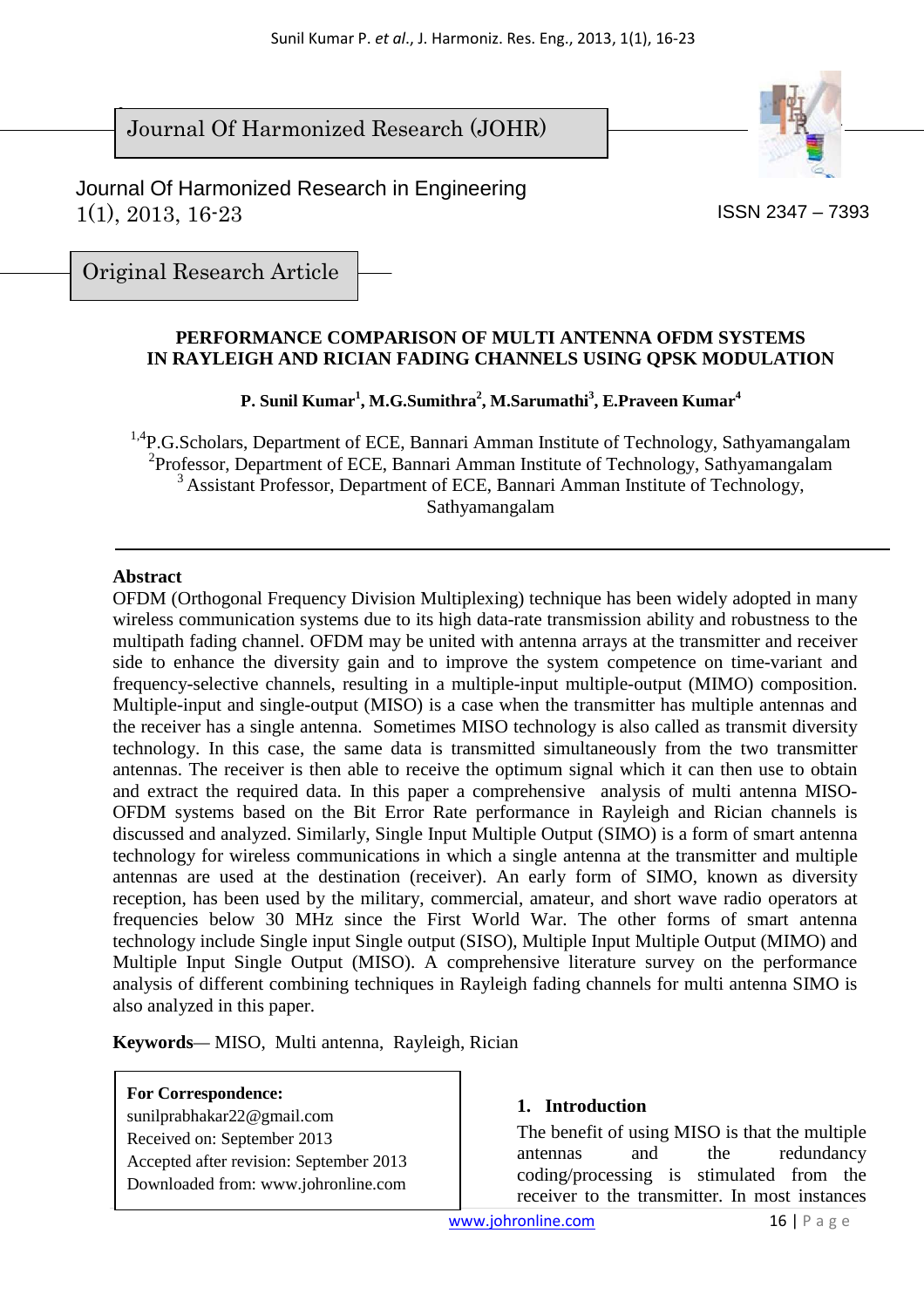such as cell phone user equipments, this can be an important advantage in terms of space for the antennas and decreasing the level of processing required in the receiver for the redundancy coding. This has a very positive influence on size, cost and battery life as the lower level of processing requires less battery usage.

The MIMO technology can be used for spatial multiplexing, diversity and/or beamforming, but all these goals at full scale cannot be accomplished at the same time. These objectives are always opposing one another. When a MIMO system is used in a Line of Sight (LOS) environmental background, the realizable beamforming gain is  $N_t/N_r$ , with  $N_t$  at the transmitter and  $N_r$  at the receiver, however, there is no diversity gain since there is no fading. In a heavy and deep scattering or distributed environment, the diversity order is  $N_t N_r$ , but the maximum beamforming gain is upper-limited by  $(\sqrt{N_t} + \sqrt{N_r})^2$  [1]. Additionally, the transmit diversity and beamforming methods are two complementary and balancing techniques. The former provides diversity with no array gain, while the latter provides full array gain with no diversity.

The gain of spatial multiplexing  $(G<sub>sm</sub>)$  can be defined mathematically as follows [2]

$$
G_{\scriptscriptstyle sm} = \lim(\overline{\gamma} \to \infty) \frac{\text{Cout}(\overline{\gamma})}{\log_2 \overline{\gamma}}
$$

where  $C_{out}$  is the outage capacity expressed in bits/s/Hz and  $\bar{\gamma}$  is the average Signal to Noise Ratio. Similarly, the diversity gain  $G_d$  can be obtained by approximating or estimating *P<sup>e</sup>* or *Pout* at high Signal to Noise Ratio and it is expressed mathematically as follows

$$
P_e \approx \gamma^{-G_d} \text{ or } P_{out} \approx \gamma^{-G_d}
$$

The signal is transmitted over several different propagation paths. In the case of wired transmission, this can be achieved by transmitting via multiple wires. In the case of

wireless transmission, it can be achieved by antenna diversity using multiple transmitter antennas (transmit diversity) and/or multiple receiving antennas (reception diversity). In the latter case, a diversity combining technique is applied before further signal processing takes place. If the antennas are far apart, for example at different cellular base station sites or WLAN access points, this is called macro diversity or site diversity. If the antennas are at a distance in the order of one wavelength, this is called micro diversity. A special case is phased antenna arrays, which also can be used for beam forming, MIMO channels and space–time coding (STC).

In section 2, the space diversity reception methods for SIMO-OFDM systems is analyzed. In section 3, the space diversity transmission methods for MISO-OFDM are reviewed. In section 4, the performance analysis of Rayleigh and Rician Channels in different transmission and reception techniques for Multi Antenna OFDM Systems based on Bit Error Rate versus Signal to Noise Ratio is evaluated and in section 5 the performance analysis of Rayleigh channels in different combining techniques for Multi Antenna OFDM systems based on the Signal to Noise Ratio (SNR) Versus the Number of Receive Antennas is evaluated followed by the conclusion in section 6.

#### **2. Space Diversity Reception Methods For Simo-Ofdm Systems**

Space diversity, also known as antenna diversity, is one of the most popular forms of diversity used in wireless system. Conventional wireless system consists of an elevated base station antenna and a mobile antenna close to the ground. The existence of a direct path between the transmitter and the receiver is not guaranteed and the possibility of a number of scatterers in the vicinity of the mobile suggests a Rayleigh fading signal.

The concept of antenna space diversity is also used in base station design. At each cell site, multiple base station receiving antennas are used to provide diversity reception. However, since the important scatterers are generally on the ground in the vicinity of the mobile, the base station antennas must be spaced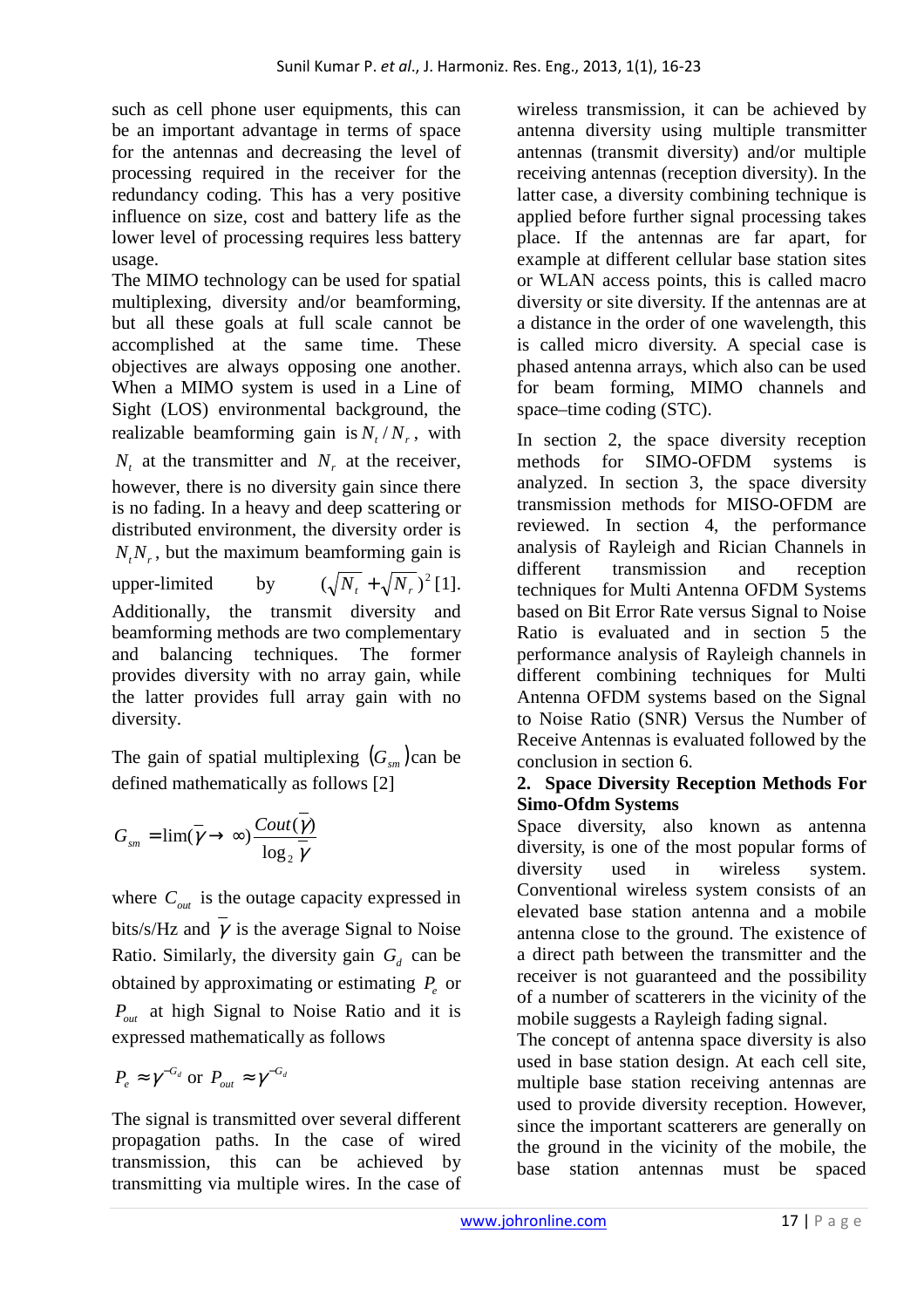considerably far apart to achieve decorrelation. Separations on the order of several tens of wavelengths are required at the base station. Space diversity can thus be used at either the mobile or base station, or both. Space diversity reception methods can be classified into three categories:

### **2.1 Selection Diversity Combining:**

Selection diversity is the simplest diversity 3. technique. Here M demodulators are used to provide m diversity branches whose gains are adjusted to provide the same average SNR (signal to noise ratio) for each branch. The receiver branch having the highest instantaneous SNR is connected to the demodulator[3]. The antenna signals themselves could be sampled and the best one sent to a single demodulator. In practise, the branch with the largest  $(S+N)/N$  is used, since it is difficult to measure SNR alone. A practical selection diversity system cannot function on a truly instantaneous basis, but must be designed so that the internal time constants of the selection circuitry are shorter than the reciprocal of the signal fading rate.

### **2.2 Maximal Ratio Combining***:*

The signals from all of the M branches are weighted according to their individual signal voltage to noise power ratios and then summed. Here, the individual signals must be co-phased before being summed which generally requires an individual receiver and phasing circuit for each antenna element. Maximal ratio combining produces an output SNR equal to the sum of the individuals SNRs. Thus, it has the advantage of producing an output with an acceptable SNR even when none of the individual signals are themselves acceptable. This technique gives the best statistical reduction of fading of any known linear diversity combiner. Modern DSP techniques and digital receivers are now making this optimal form of diversity practical.

# **2.3 Equal Gain Combining:**

In certain cases, it is not convenient to provide for the variable weighting capability required for true maximal ratio combining. In such cases, the branch weights are all set to unity, but the signals from each branch are cophased to provide equal gain combining

diversity. This allows the receiver to exploit signals that are simultaneously received on each branch. The possibility of producing an acceptable signal from a number of unacceptable inputs is still retained, and performance is only marginally inferior to maximal ratio combining and superior to selection diversity.

### **3. 3. Space Diversity Transmission Methods For Miso-Ofdm Systems**

 The diversity of a space-time frequency selective fading channel is determined by the codeword dimensions and coherent parameters. Given a codeword duration *T* , the availability diversity can be up to  $T/T_c$ ; for a bandwidth  $B$ , the independent frequency diversity branches can be up to  $B/B_c$ . For space diversity, the number of antennas *N<sup>t</sup>* and  $N$  and their topology determine the diversity orders to be  $N_t/P_t$  and  $N_r/P_r$ , where  $P_t$  and  $P_r$  are the packing factors of the receive and transmit arrays, where the packing factor is the number of coherent distances occupied by at least one antenna. To achieve the maximum space diversity, the antenna arrays at both the receiver and the transmitter should be spaced apart. The maximum available diversity is thus given by [8,9] as follows

$$
G_d = \frac{T}{T_c} \cdot \frac{B}{B_c} \cdot \frac{N_t}{P_t} \cdot \frac{N_r}{P_r}
$$

Space diversity transmission methods can be classified into three categories:

# **3.1 Selection Diversity Transmission***:*

Selection diversity transmission recognizes the site selection transmission diversity as a substitute for the full site transmission diversity which is used in the conventional Transmission Power Control (TPC) scheme. In selection diversity transmission, a Mobile Station (MS) normally chooses one of the active Base stations (BS's) having a very least path loss to the MS as a transmitting site, and then the MS sends the identity detection of this BS to all the active ones so that the output power of the non-minimum path loss BS's is reduced. The minimum or least path loss BS is focussed and addressed as the "primary BS".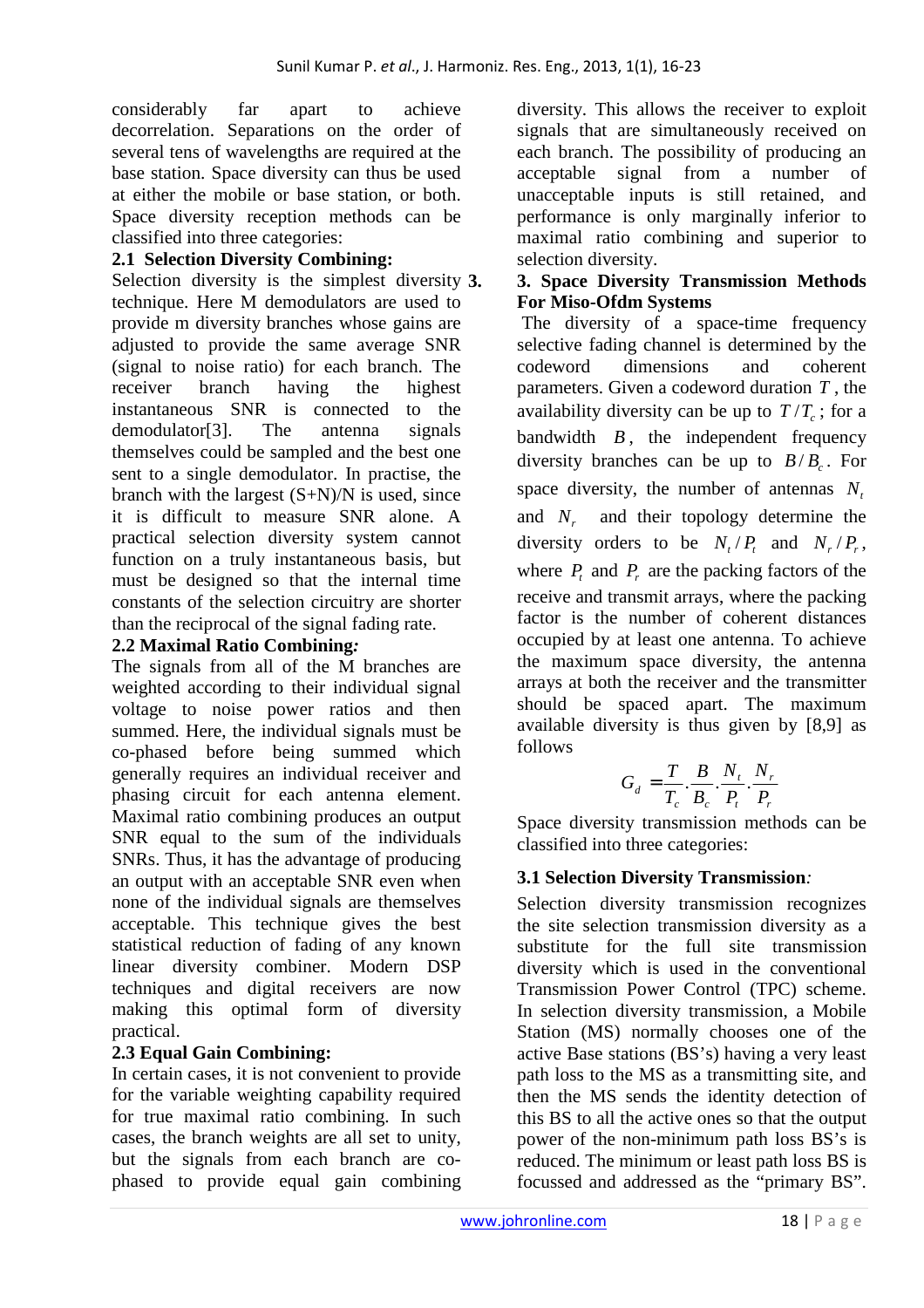The advantages of introducing Selection Diversity Transmission (SDT) are summarized as follows [4]. Firstly, since one of the BS's within an active set supplies an adequate power to the connected MS and the output power of the other BS's within the same active set is minimized to a higher extent, the enhancement in distortions can be completely neglected. In conventional TPC, since multiple BS's propagate the same forward link signal with a massive power, a number of Rake receiver fingers must be equipped in order to collect many paths given by the active BSs. Since only one active BS serves the MS as a transmitting site in STD mode, the number of paths which should be gathered by the RAKE Receiver is smaller than that necessary for conventional TPC. This feature makes the path capturing efficiency of SDT better than that of conventional TPC, given the same number of RAKE fingers. The power imbalance problems due to the TPC command reception error never happens because only one BS transmits the forward link signal during SHO state.

# **3.2 Maximal Ratio Transmission**:

The most unfavourable propagation effect from which wireless communication systems suffer is the multipath fading. One of the common methods used by wireless communications engineers to battle multipath fadings is the antenna diversity technique [5]. A classical combining technique is maximumratio combining (MRC), where the signals from the received antenna elements are weighted such that the signal-to-noise ratio (SNR) of their sum is maximized finally. The MRC technique so far has been exclusively for receiving applications only. As there are more and more emerging wireless services, more and more applications may require diversity at the transmitter or at both transmitter and receiver to combat severe fading effects. Various transmit diversity techniques have been proposed in the literature. Another example of transmit diversity is a simple but effective scheme proposed by Alamouti [6], where a pair of symbols is transmitted using two antennas at first, and the transformed version of the pair is

transmitted to obtain the MRC-like diversity. However, these transmit diversity techniques were built on objectives other than to maximize the SNR. That is, they are suboptimum in terms of SNR performance. Accordingly, the frame work of maximum ratio transmission (MRT) would be established here in terms of concept and principles. It can be considered the generalization of the maximum ratio algorithm for multiple transmitting antennas and multiple receiving antennas [7]. It also provides a reference for the optimum performance that a system may obtain using both transmit and receive diversity. Therefore, the focus of this document is on the analysis of the MRT scheme rather than on the implementation aspects.

# **3.3 Equal Gain Transmission:**

 The classical wireless investigations concentrated on the case where antenna diversity was deployed exclusively at either the transmitter or receiver side. When multiple antennas are only available at the transmitter, beamforming techniques such as selection diversity transmission (SDT), equal gain transmission (EGT), and maximum ratio transmission (MRT) have been used to exploit the diversity available from the multiple-input single output (MISO) wireless channel [9]. On the other hand, when multiple antennas are only available at the receiver, combining schemes such as selection diversity combining (SDC), equal gain combining (EGC), and maximum ratio combining (MRC) have been used to obtain diversity advantage from the corresponding single-input multiple-output (SIMO) wireless channel. When antenna diversity is employed at both the transmitter and receiver, the multiple-input multipleoutput (MIMO) channel which came across in the memory less case is a matrix. Beamforming and combining can be used in MIMO communication channels, however the beamforming vector and receive combining vector must now be mutually designed to maximize the receive Signal to Noise Ratio. MIMO maximum ratio transmission and maximum ratio combining was addressed in [7] and shown to provide full diversity order. Systems using selection diversity transmission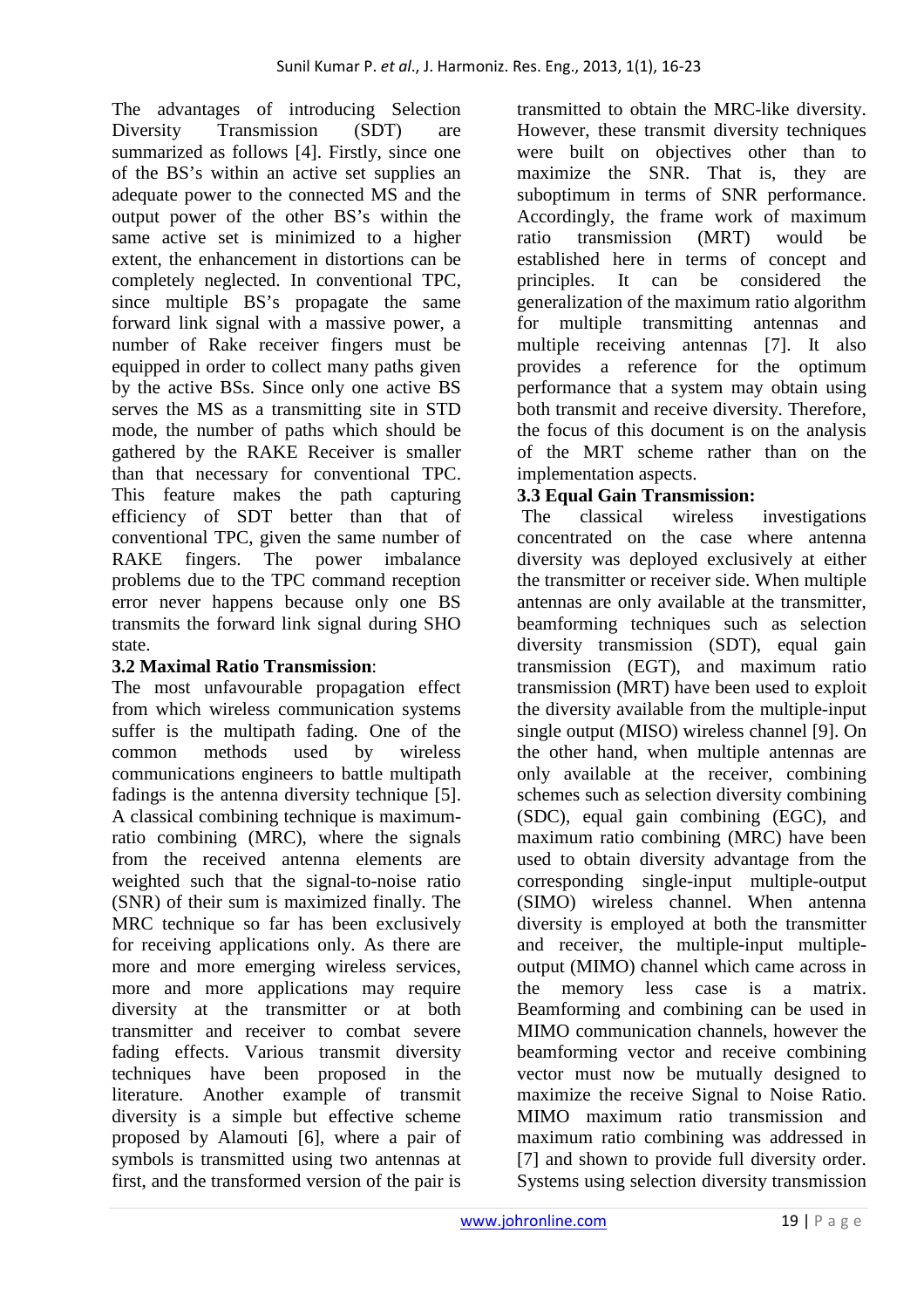and maximum ratio combining were studied in [8] and also shown to provide full diversity order. Designing these vectors is non-trivial and in many cases involves an optimization problem that cannot be easily solved in real time systems. Equal gain transmission has more modest transmit amplifier needs than maximum ratio transmission since it does not require the antenna amplifiers to modify the amplitudes of the transmitted signals. This property allows the reasonably cheap amplifiers to be used at each antenna as long as the gains are very carefully coordinated.

In certain definite cases, it is not very suitable to provide for the varying weighting capability required for true maximal ratio combining. In such cases, the branch weights are all set to unity, but the signals from each branch are cophased to provide equal gain combining diversity. This allows the receiver to exploit signals that are concurrently received on each branch [10]. The possibility of producing an acceptable signal from a number of unacceptable inputs is still retained, and performance is only marginally inferior to maximal ratio combining and superior to selection diversity.

**4. Performance Analysis Of Rayleigh Channels In Different Transmission And Reception Techniques For Multi Antenna Ofdm Systems Based On Ber Versus Snr.** 

The channel is assumed to be a flat fading, in simple terms, it means that the multipath channel has only one tap. So, the convolution operation reduces to a simple multiplication. Generally, the channel experienced by each transmit antenna is independent from the channel experienced by other transmit antennas. For the  $i<sup>th</sup>$  transmit antenna to  $i<sup>th</sup>$ receive antenna, each transmitted symbol gets multiplied by a randomly varying complex number. As the channel under consideration is a Rayleigh or a Rician channel, the real and imaginary parts are Gaussian distributed having a particular mean and variance. The channel experienced between each transmitter to the receive antenna is independent and randomly varying in time. In terms of

simulation, the random binary sequence of +1's and -1's are generated. Then it is grouped into pairs of 2 symbols and then the symbols are sent in one time slot. The symbols are multiplied with the channel and then white Gaussian noise is added. The minimum among the four possible transmit symbol combinations is found out. Based on the minimum the estimate of the transmit symbol is chosen. It is then repeated for multiple values of Eb/No and then the simulation results are plotted.

#### **SIMULATION PARAMETERS**

| Modulation used                           | <b>QPSK</b>                       |
|-------------------------------------------|-----------------------------------|
| MIMO<br>System                            | $2 \times 1(MISO)$ and $1 \times$ |
| analyzed                                  | 2(SIMO)                           |
| Number of parallel                        | 512                               |
| channels to transmit                      |                                   |
| No of guard symbols                       | 128                               |
| FFT length                                | 1024                              |
| <b>Phase Rotations</b>                    | 0 to $2\pi$                       |
| Window function                           | <b>Blackman-Haris</b>             |
| <b>HPA Model</b>                          | <b>SSPA</b>                       |
| No of frames                              | 10                                |
| Oversampling factor                       | 4                                 |
| $\circ$ of<br><b>OFDM</b><br>$N_{\Omega}$ | 4                                 |
| symbols/frame                             |                                   |
| Bandwidth                                 | 5 MHz                             |



Fig. 1. Performance Analysis of Multi Antenna MISO- OFDM (2 x 1) System in Rayleigh Fading Channel.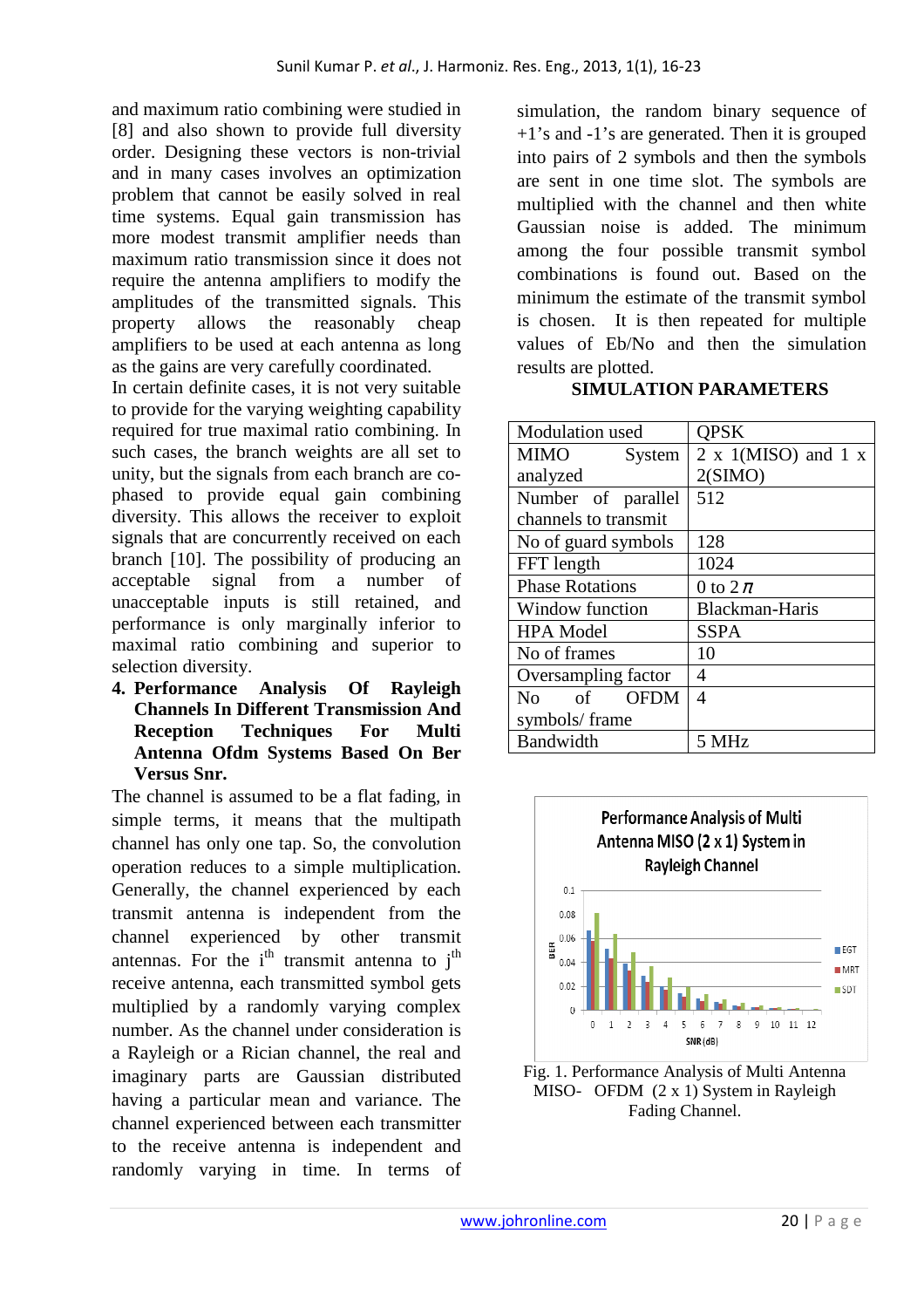

Fig. 2. Performance Analysis of Multi Antenna MISO-OFDM (2 x 1) System in Rician Fading Channel

On the careful analysis of the figures 1 and 2 it is apparent that the Maximal Ratio transmission produces a lower Bit Error Rate followed by Equal Gain transmission and then the Selection diversity transmission in both the Rayleigh and Rician Fading Channel conditions.



Fig. 3. Performance Analysis of different Combining Techniques in Multi Antenna SIMO Systems in Rayleigh Channel



Fig. 4. Performance Analysis of different Combining Techniques in Multi Antenna SIMO Systems in Rician Channel.

 On the careful analysis of the figures 3 and 4 it is apparent that the Maximal Ratio Combining produces a lower Bit Error Rate followed by Equal Gain combining and then the Selection diversity technique in both the Rayleigh and Rician Fading Channel conditions.

**5. PERFORMANCE ANALYSIS OF RAYLEIGH CHANNELS IN DIFFERENT COMBINING TECHNIQUES FOR MIMO SYSTEMS BASED ON SNR VERSUS THE NUMBER OF RECEIVE ANTENNAS** 

The channel assumed here is a flat fading Rayleigh or Rician multipath channel and the type of modulation engaged here is Binary Phase Shift Keying. The scenario is considered that N receive antennas and one transmit antenna is present. The channel is flat fading, that is, in simple terms, it means that the multipath channel has only one tap. So, the convolution operation reduces to a simple multiplication. The channel experienced by each receive antenna is randomly varying in time. For the  $i<sup>th</sup>$  receive antenna, each transmitted symbol gets multiplied by a randomly varying complex number . As the channel under consideration is a Rayleigh or Rician channel, the real and imaginary parts are Gaussian distributed having a particular mean and variance. The channel experience by each receive antenna is independent from the channel experienced by other receive antennas. On each receive antenna, the noise 'n' has the Gaussian density function. The noise on each receive antenna is independent from the noise on the other receive antennas. At each receive antenna, the channel is known at the receiver. In the presence of channel, the instantaneous bit energy to noise energy is considered and computed. In terms of simulation, initially the random binary sequences of  $+1$ 's and  $-1$ 's are generated. Then the symbols with the channels are multiplied and then the white Gaussian noise is added. The received path is chosen and then the received symbols per Maximal Ratio Combining or Equal Gain Combining or Selection Diversity Combining are equalized. Then hard decoding is performed and finally the bit errors are counted. For multiple values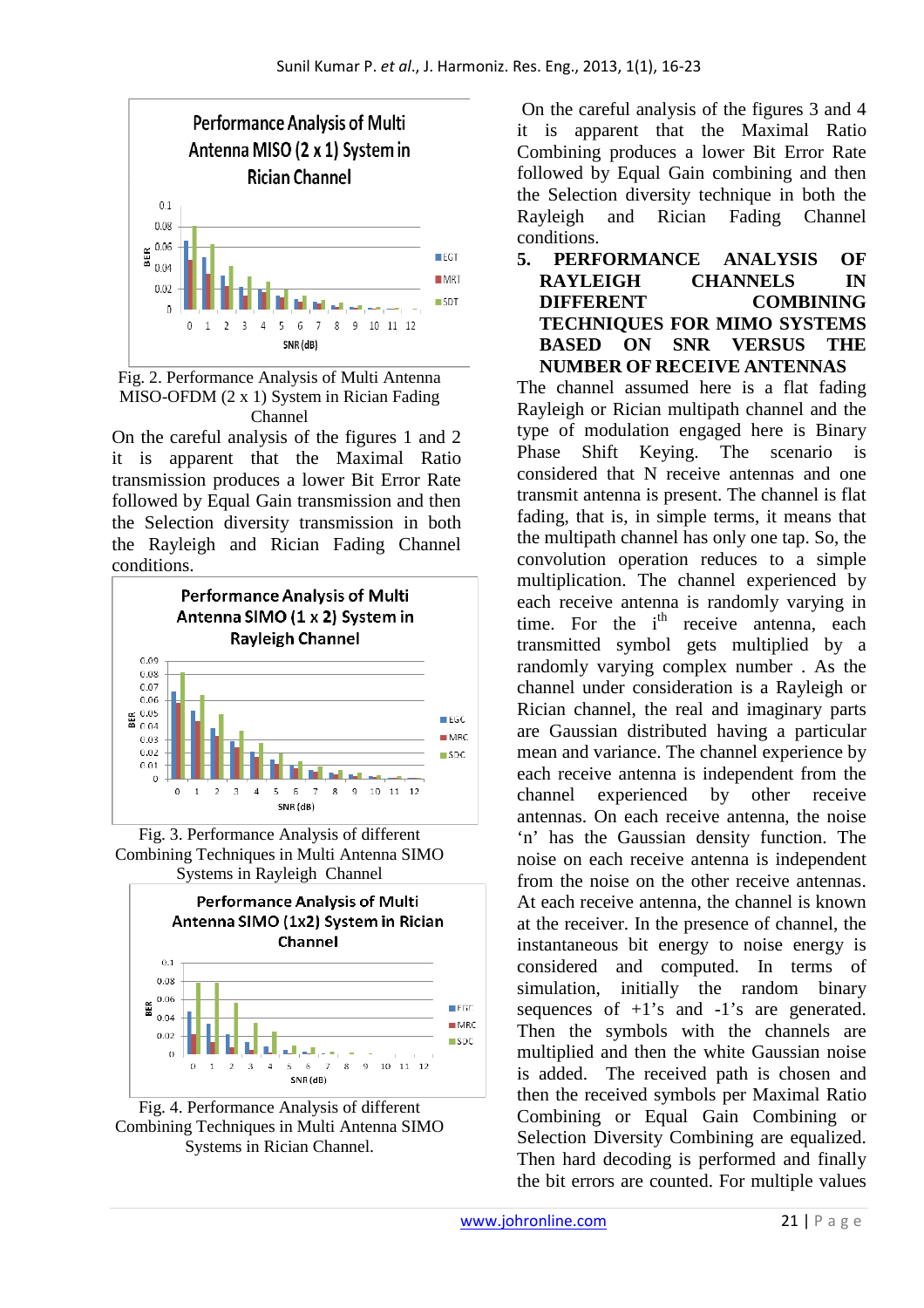of Eb/No it is repeated and then the simulation results are plotted and the theoretical results are compared with the practical results.



Fig. 3. Performance Comparison of SNR Improvement for Multiple Antenna (SIMO) in Rayleigh Channel





On the careful analysis of figure 4 and figure 5 it is evident that out of the three combining techniques, only Maximal Ratio Combining technique has a good signal to noise improvement when the number of receive antennas are increased when compared to the other two schemes in both the Rayleigh and Rician Fading Channels.

# **6. Conclusion**

This paper gives an overview of the SIMO multi antenna OFDM techniques used in the wireless communication networks. A short survey on space diversity reception methods is also provided. Further the performance analysis of Rayleigh and Rician fading channels in different combining techniques based on the SNR versus BER is computed. It is concluded that the Maximal Ratio Combining scheme produces a very low Bit Error Rate when compared to the other two

schemes. Also the performance analysis of Rayleigh and Rician fading channels with respect to the SNR improvement with different combining techniques is evaluated. It is observed that in the case of Maximal Ratio combining scheme when the number of receive antennas increase the corresponding SNR also shows great improvement when compared to the other two schemes. Also this paper gives a short introduction to MISO-OFDM Systems. A short survey on space diversity transmission methods is also provided. Further the performance analysis of Rayleigh and Rician fading channels in different transmission techniques based on the SNR versus BER is computed. It is observed that the Maximal Ratio transmission scheme produces a very low Bit Error Rate when compared to the other two schemes. Future works may incorporate the use of different modulation schemes under different channel conditions to produce a low Bit Error Rate. When comparing the SIMO-OFDM systems with the MISO-OFDM systems, the former produced a very low Bit Error Rate when compared to that of the latter. Future works may incorporate the study analysis of MIMO-OFDM Systems under different Channel conditions and under different modulation schemes.

#### **References**

- [1] G.J.Foschini, "Layered space-time architecture for wireless communication in a fading environment when using multielement antennas," *Bell Syst. Tech.J*., pp.41-59, Autumn 1996.
- [2] V.Tarokh, N.Seshadri, and A.R.Calderbank, "Space-time codes for high data rate wireless communication," *IEEE Trans.Inform Theory*, vol.44, no.2, pp.744-765, March.1998.
- [3] D.G.Brennan, "Linear diversity combining techniques," *Proc.IRE*, vol.47, pp.1075- 1102, June 1959, Reprint: *Proc.IEEE, vol.91*, no.2, pp.331-356, Feb .2003.
- [4] L.C.Godara, "Application of antenna arrays to mobile communications-Part I: Performance improvement, feasibility, and system considerations: Part II: Beamforming and direction-of-arrival considerations," *Proc.IEEE*, vol.85,